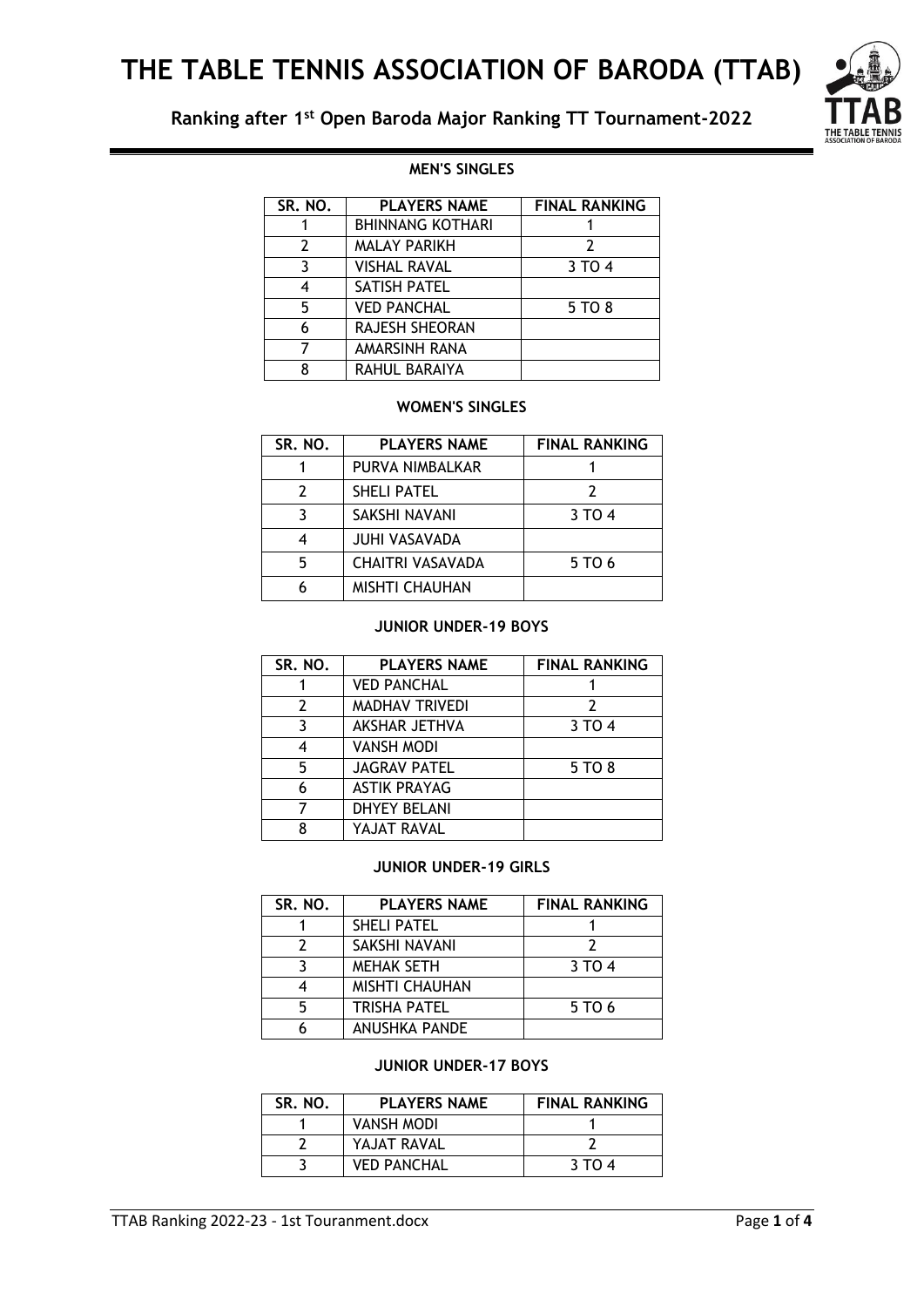# **THE TABLE TENNIS ASSOCIATION OF BARODA (TTAB)**



**Ranking after 1st Open Baroda Major Ranking TT Tournament-2022**

| SR. NO. | <b>PLAYERS NAME</b>   | <b>FINAL RANKING</b> |
|---------|-----------------------|----------------------|
|         | <b>TWISH TAPYAL</b>   |                      |
|         | <b>MADHAV TRIVEDI</b> | 5 TO 8               |
|         | AKSHAR JETHVA         |                      |
|         | <b>JAGRAV PATEL</b>   |                      |
|         | <b>DHYEY BELANI</b>   |                      |

#### **JUNIOR UNDER-17 GIRLS**

| SR. NO. | <b>PLAYERS NAME</b>   | <b>FINAL RANKING</b> |
|---------|-----------------------|----------------------|
|         | <b>TRISHA PATEL</b>   |                      |
|         | <b>MISHTI CHAUHAN</b> |                      |
|         | <b>MEHAK SETH</b>     | 3 TO 4               |
|         | <b>ANUSHKA PANDE</b>  |                      |
| 5       | <b>SUZAAN CHAUHAN</b> | 5 TO 8               |
|         | <b>UPASANA PILLAI</b> |                      |
| 8       | <b>DIYA GOLANI</b>    |                      |

#### **SUB JUNIOR UNDER-15 BOYS**

| SR. NO. | <b>PLAYERS NAME</b>    | <b>FINAL RANKING</b> |
|---------|------------------------|----------------------|
|         | <b>VANSH MODI</b>      |                      |
| 2       | <b>VED PANCHAL</b>     | 2                    |
| 3       | YAJAT RAVAL            | 3 TO 4               |
| 4       | <b>MADHAV TRIVEDI</b>  |                      |
| 5       | <b>ISHAAN KULKARNI</b> | 5 TO 8               |
| 6       | PALASH KOTHARI         |                      |
|         | <b>AKSHAR JETHVA</b>   |                      |
| 8       | <b>TWISH TAPYAL</b>    |                      |

### **SUB JUNIOR UNDER-15 GIRLS**

| SR. NO. | <b>PLAYERS NAME</b>        | <b>FINAL RANKING</b> |
|---------|----------------------------|----------------------|
|         | <b>UPASANA PILLAI</b>      |                      |
| 2       | <b>DIYA GOLANI</b>         | 2                    |
| 3       | <b>RIYA PARIKH</b>         | 3 TO 4               |
| 4       | <b>SUZAAN CHAUHAN</b>      |                      |
| 5       | JANAKI KALAPPUKAKKAL       | 5 TO 8               |
| 6       | <b>BHOOMI PAGAR</b>        |                      |
| 7       | <b>MAISHVI PATEL</b>       |                      |
| 8       | <b>VAIBHAVI SARANGDHAR</b> |                      |

#### **CADET UNDER-13 BOYS**

| SR. NO. | <b>PLAYERS NAME</b>   | <b>FINAL RANKING</b> |
|---------|-----------------------|----------------------|
|         | <b>VED PANCHAL</b>    |                      |
|         | PALASH KOTHARI        |                      |
|         | <b>SHORYA SHAH</b>    | 3 TO 4               |
|         | <b>RUDRAKSH BHATT</b> |                      |
|         | <b>KRISHAY SHAH</b>   | 5 TO 8               |
|         | <b>PAVI RATHORE</b>   |                      |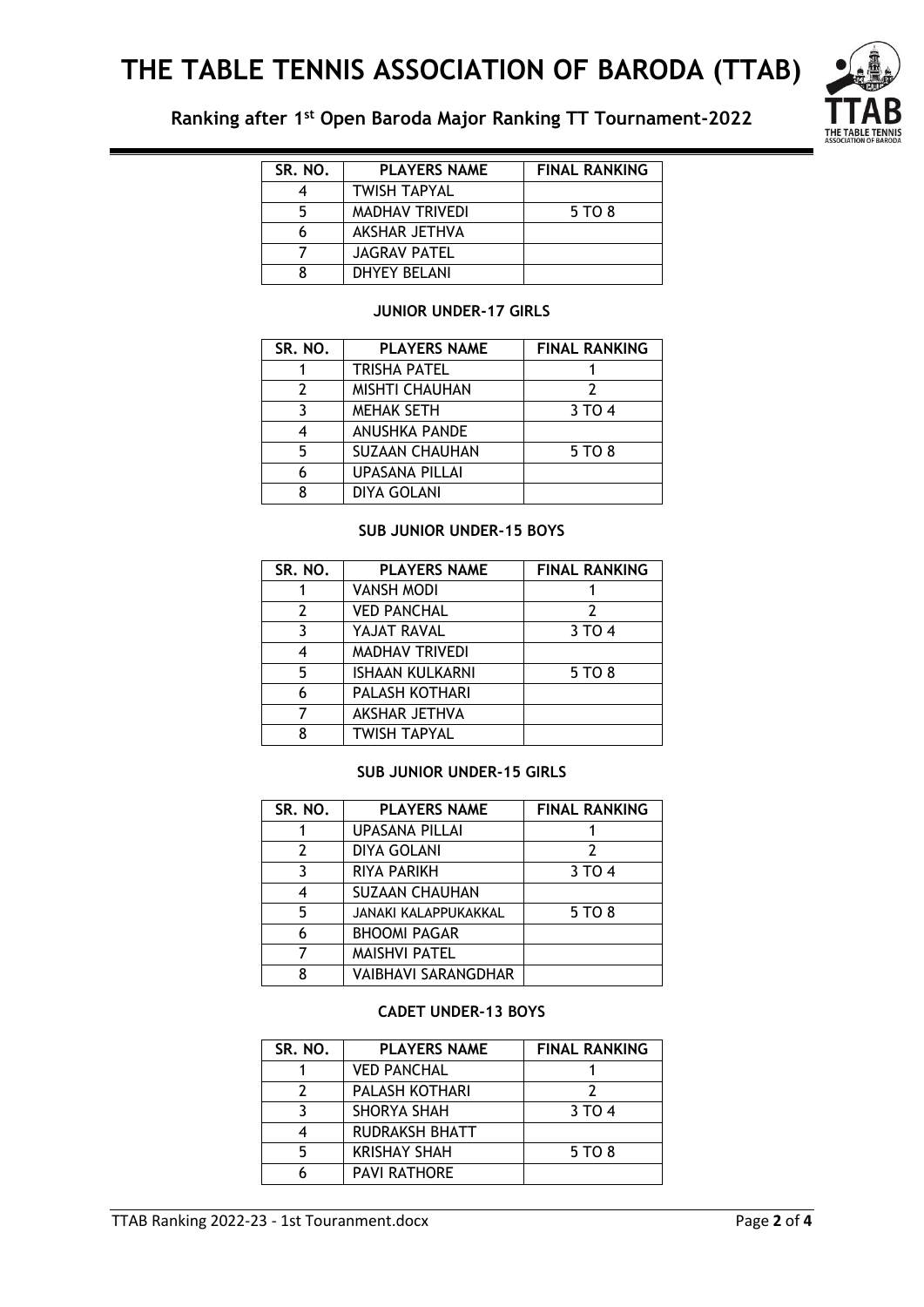# **THE TABLE TENNIS ASSOCIATION OF BARODA (TTAB)**



**Ranking after 1st Open Baroda Major Ranking TT Tournament-2022**

| SR. NO. | <b>PLAYERS NAME</b> | <b>FINAL RANKING</b> |
|---------|---------------------|----------------------|
|         | <b>DAKSH SHAH</b>   |                      |
|         | DRUMIL PARMAR       |                      |

#### **CADET UNDER-13 GIRLS**

| SR. NO.       | <b>PLAYERS NAME</b>        | <b>FINAL RANKING</b> |
|---------------|----------------------------|----------------------|
|               | <b>VAIBHAVI SARANGDHAR</b> |                      |
| $\mathcal{P}$ | <b>JAHANVI PARMAR</b>      | 7                    |
| 3             | SACHI NARIGARA             | 3 TO 4               |
| 4             | JANAKI KALAPPUKAKKAL       |                      |
| 5.            | <b>HEERAL RATHWA</b>       | 5 TO 8               |
| 6             | ANANYA GUPTA               |                      |
|               | <b>MAHI TOLANI</b>         |                      |
| 8             | <b>MAAHI PATHAK</b>        |                      |

## **MEN'S VETERAN 39+**

| SR. NO. | <b>PLAYERS NAME</b>     | <b>FINAL RANKING</b> |
|---------|-------------------------|----------------------|
|         | <b>MALAY PARIKH</b>     |                      |
| 2       | <b>BHINNANG KOTHARI</b> |                      |
| 3       | <b>ASHISH PATEL</b>     | 3 TO 4               |
| 4       | <b>VISHAL RAVAL</b>     |                      |
| 5       | DR. PRASHANT SHAH       | 5 TO 8               |
| 6       | DR. HIMANSHU PATEL      |                      |
|         | <b>SHAMIK JOSHI</b>     |                      |
| ጸ       | <b>VIKRAM SISODIA</b>   |                      |

#### **WOMEN'S VETERAN 39+**

| SR. NO. | <b>PLAYERS NAME</b> | <b>FINAL RANKING</b> |
|---------|---------------------|----------------------|
|         | DR. KINNARI PATEL   |                      |
|         | DR. MAYABEN PATEL   |                      |
|         | SARITA SINGH        | 3 TO 4               |
|         | <b>BIJAL SHAH</b>   |                      |
|         | LATIKA NAIR         | 5 TO 8               |
|         | <b>LAXMI BAGADE</b> |                      |

## **MEN'S VETERAN 49+**

| SR. NO. | <b>PLAYERS NAME</b>     | <b>FINAL RANKING</b> |
|---------|-------------------------|----------------------|
|         | L V THAKRE              |                      |
| 7       | <b>MANISH PATEL</b>     | 7                    |
| ٦       | <b>DEEPAK DIMRI</b>     | 3 TO 4               |
| 4       | AMARSINH RANA           |                      |
| 5       | SARAVAN KUMAR           | 5 TO 8               |
| 6       | <b>MURARILAL SHARMA</b> |                      |
|         | <b>VIRAL SHAH</b>       |                      |
| 8       | <b>KALPESH TRIVEDI</b>  |                      |